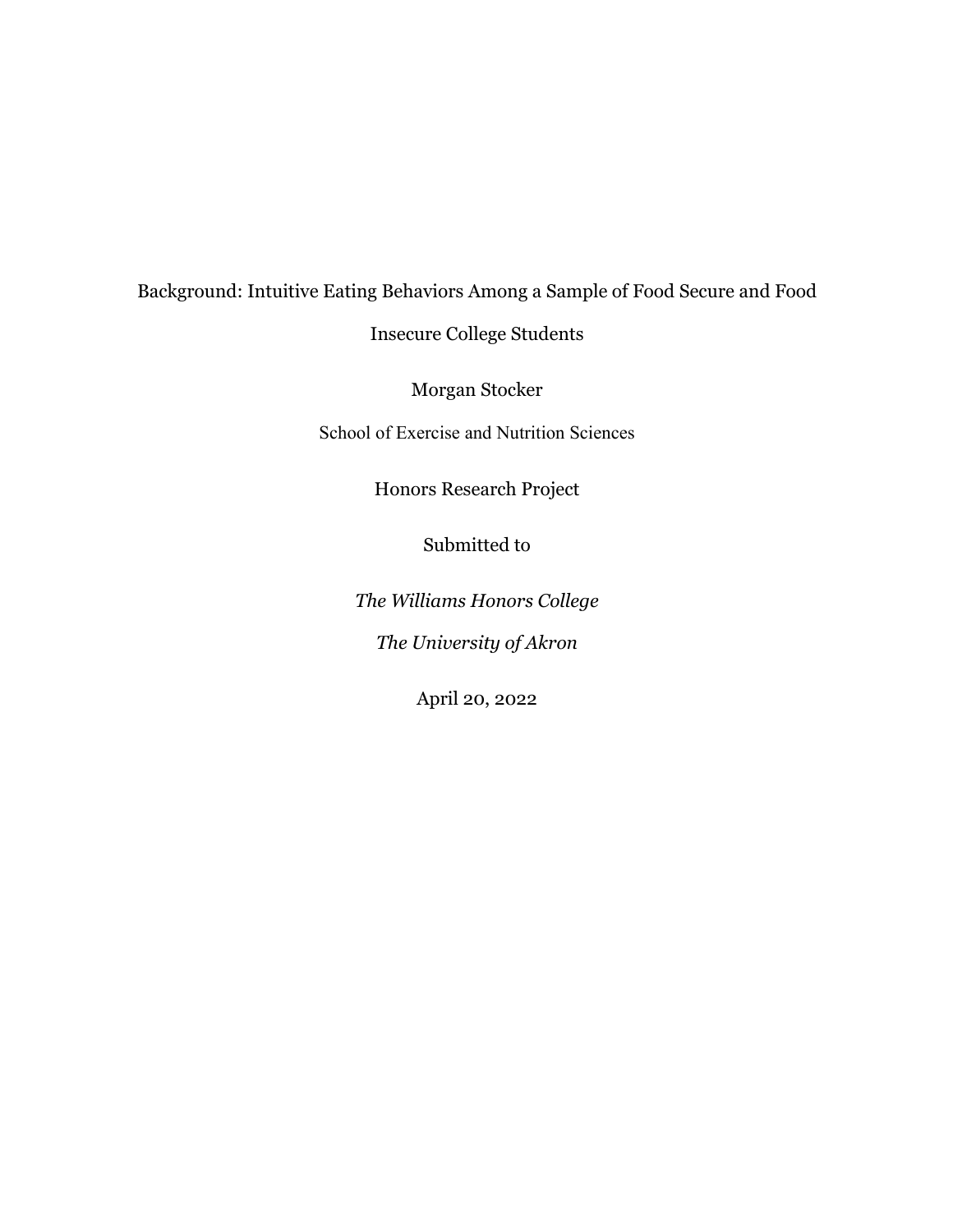Intuitive Eating (IE) is a food mindset focusing on honoring hunger and fullness, while rejecting the diet mentality.<sup>1</sup> Research demonstrates a clear link between IE and health outcomes across many populations, including college students.<sup>2</sup> Despite a growing body of literature, there is still very little known about what complexities food insecurity may present for individuals trying to adopt IE behaviors. Intuitive Eating is a tested method of eating that improves overall wellbeing, whereas food insecurity is detrimental to all aspects of health over time.1,3 This study builds off prior research to compare IE behaviors in food insecure and food secure students through a Qualtrics survey utilizing the tested Intuitive Eating Scale-2 and the shortened version of the USDA Six Item Short Form.1,4 Looking at how they interact with one another will give a clearer picture of overall wellness and how to best serve college students.

#### **Intuitive Eating**

Intuitive Eating is based on the idea that all individuals have the natural ability to eat nutritious foods and ensure overall good health.<sup>1</sup> This is an "anti-diet" approach with no set rules to follow, other than listening to the body's internal cues.<sup>1</sup> Intuitive eating was first established in 1995 by Tribole and Resch through their work with eating disorder recovery.5 They later established the 10 principles of IE which include: reject diet mentality, recognize your hunger, make peace with food, challenge the food police, honor your fullness, discover the satisfaction factor, cope with your feelings without using food, respect your body, exercise, and feel the difference, honor your health.<sup>1</sup> These 10 principles are still the framework for practicing Intuitive Eating today.1

Research on IE and college students began in 2004.2 Intuitive eating was still largely untested, but a pilot study of college students did show modest results in line with the hypothesis that those that scored highest on the IE scale would have better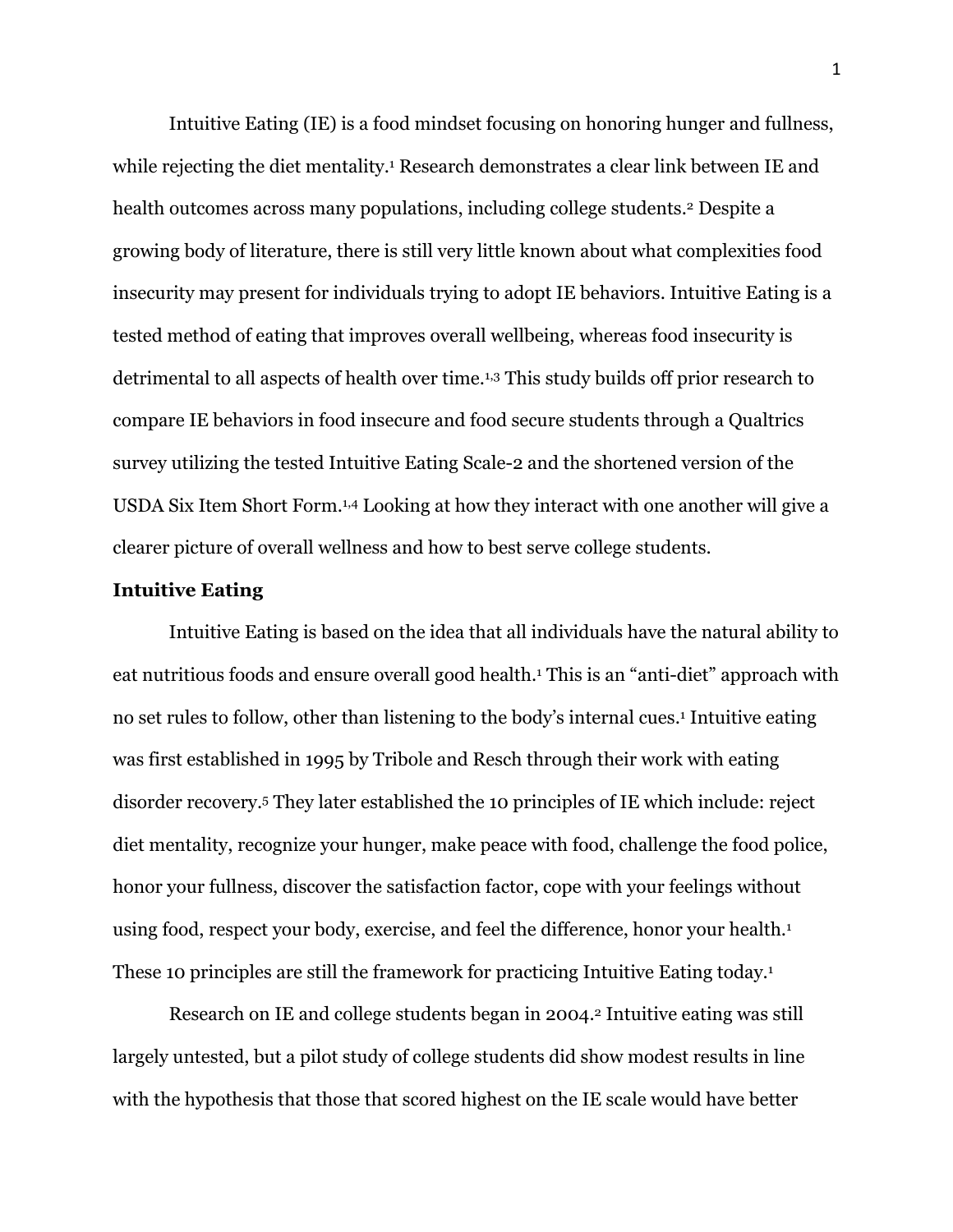blood lipid profiles and lower levels of cardiac risk.6 In 2010, research by MacDougall conducted with African American college women concluded that many constructs of the Intuitive Eating model could be applied to diverse groups.2 It was also in 2010 that the Intuitive Eating Pilot Program was tested.7 This study found that IE improved participants' relationship with food by a "75% increase in listening to hunger/fullness signals, a 100% rejection in dieting, and a 50% reduction in emotion eating".7 There was a regression in the behavior change at a 6 month follow up screening, making it important for additional support systems to promote long-term changes, and further illustrating how a lifelong relationship with food was more important than the methods used to achieve short term health improvement.7

Intuitive Eating is currently recognized as a positive framework for overall wellness and is directly correlated with psychological and physical health benefits like improved cholesterol levels, blood pressure, weight maintenance, improved body satisfaction, decreased eating disorder behaviors, and choosing healthful nutrition options more frequently.6,8 Eating by following the internal body's cues is the best for overall health, but it is difficult to teach to people that do not already eat intuitively. It is difficult for people to embrace because the media portrays quick fixes and diets as being the only answer to a healthy lifestyle.7

Intuitive Eating as a health framework intersects with the Health at Every Size (HAES) movement.9 Since one of the ten principles of Intuitive Eating is "respect your body", people trying to practice Intuitive Eating must do so without goals or hopes of losing weight, only the goal of a healthier lifestyle.9 HAES is based on the research that "Measures of body weight/size do not accurately reflect an individual's health status and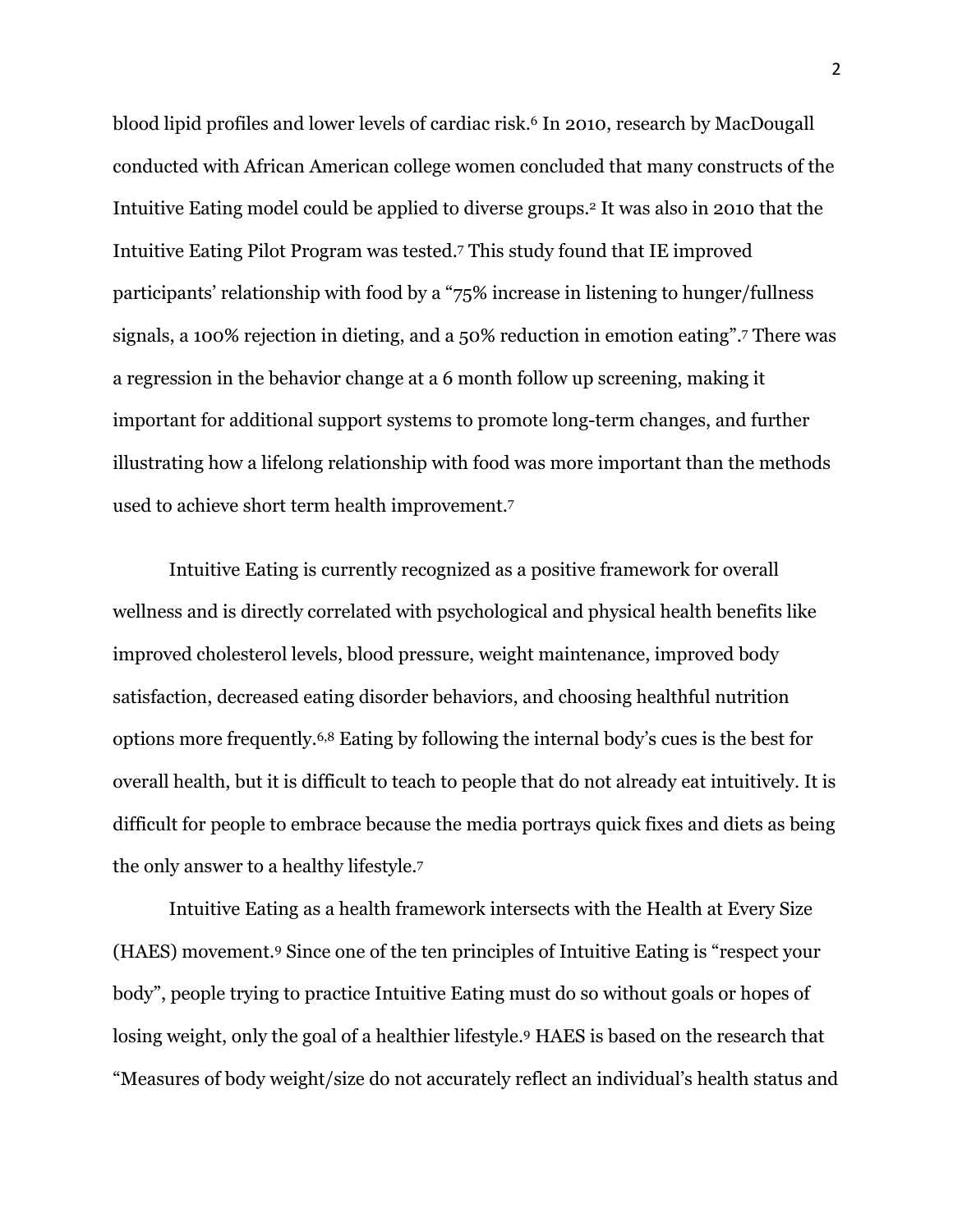often lead to ineffective interventions rather than efforts that enhance health and wellness."9 It has goals to "promote size-acceptance, to end weight discrimination, and to lessen the cultural obsession with weight loss and thinness."9 Although this is a social justice movement, the data shows that it is a necessary one. People with a BMI of 27 have the lowest all-cause mortality, yet this BMI is considered overweight by the medical community.10 Weight based discrimination is rampant in healthcare and can take a toll mentally on patients and interfere with their care.11 Research indicates that "those who experience weightism, for example, report more psychological distress, lower well-being, and greater loneliness" which is possibly one of the reasons weight discrimination is linked to mortality.11 Studies accounting for other health factors like smoking and diseases still found higher mortality in those that experienced discrimination at the same weight, further showing that HAES is a necessary movement to improve the health care system.11 HAES and IE together are difficult for some to embrace as it goes against the picture of health represented in the media and expected from health professionals, but with more research and acceptance it can make a difference on overall wellness.<sup>10,11</sup>

### **Food Insecurity**

Food insecurity is a growing problem in the United States. In 2020, 10.5% of Americans were food insecure.12 College students are even more at risk for food insecurity, the Hope Institute reporting that in 2020, 29% of college students were food insecure.13 Food security is defined as "access by all people at all times to enough food for an active, healthy life" by the USDA.12 Anything less than this, such as not having access to food sometimes, or not being able to lead a healthy life due to the quality of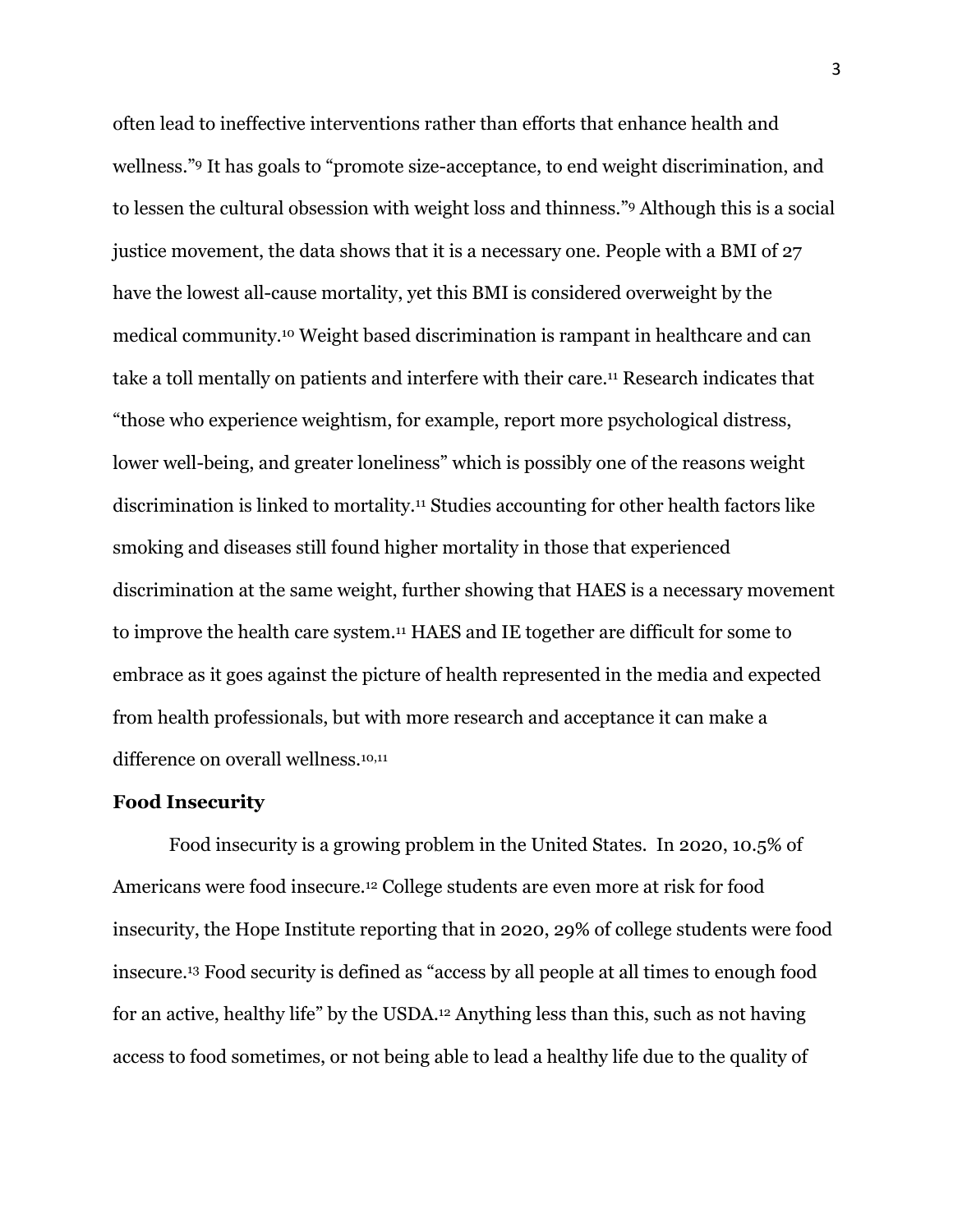food available, would equate to a degree of food insecurity. Food insecurity can negatively affect many things and over time can cause detrimental health problems.

When looking at the social determinants of health (SDOH) especially, economic stability, education, neighborhood and built environment, and lack of nutritious food, it is easy to see why college students may experience food insecurity at higher rates. Economic stability affects how financially stable students are coming to college, impacting their ability to find stable housing and grocery shop.12,14 Reflecting national trends, economics were a factor of significance: students who were unemployed, had loans and higher financial need, reported housing insecurity or an exogenous economic shock, or were financially independent had higher rates of food insecurity.14 This also has a correlation to neighborhood and built environments, as many college campuses are not equipped with all of students' food needs and may not be close enough to a grocery store for students to walk to.14

Economic factors are most strongly associated with food insecurity. Households with incomes below 185% of the federal poverty level have a food insecurity rate that is three times the national average.12 Other populations that experience a higher prevalence of food insecurity include households with children (particularly those headed by a single parent), Black and Hispanic households, immigrant households, people living alone, and households that include a person with disabilities.12 The Hope Project survey reported that 64% of first-generation college students experienced food insecurity, compared to 55% of students whose parents went to college.13 Having a race/ethnicity other than white, particularly African American, or Hispanic, was significantly associated with food insecurity.13 Students living off campus alone or with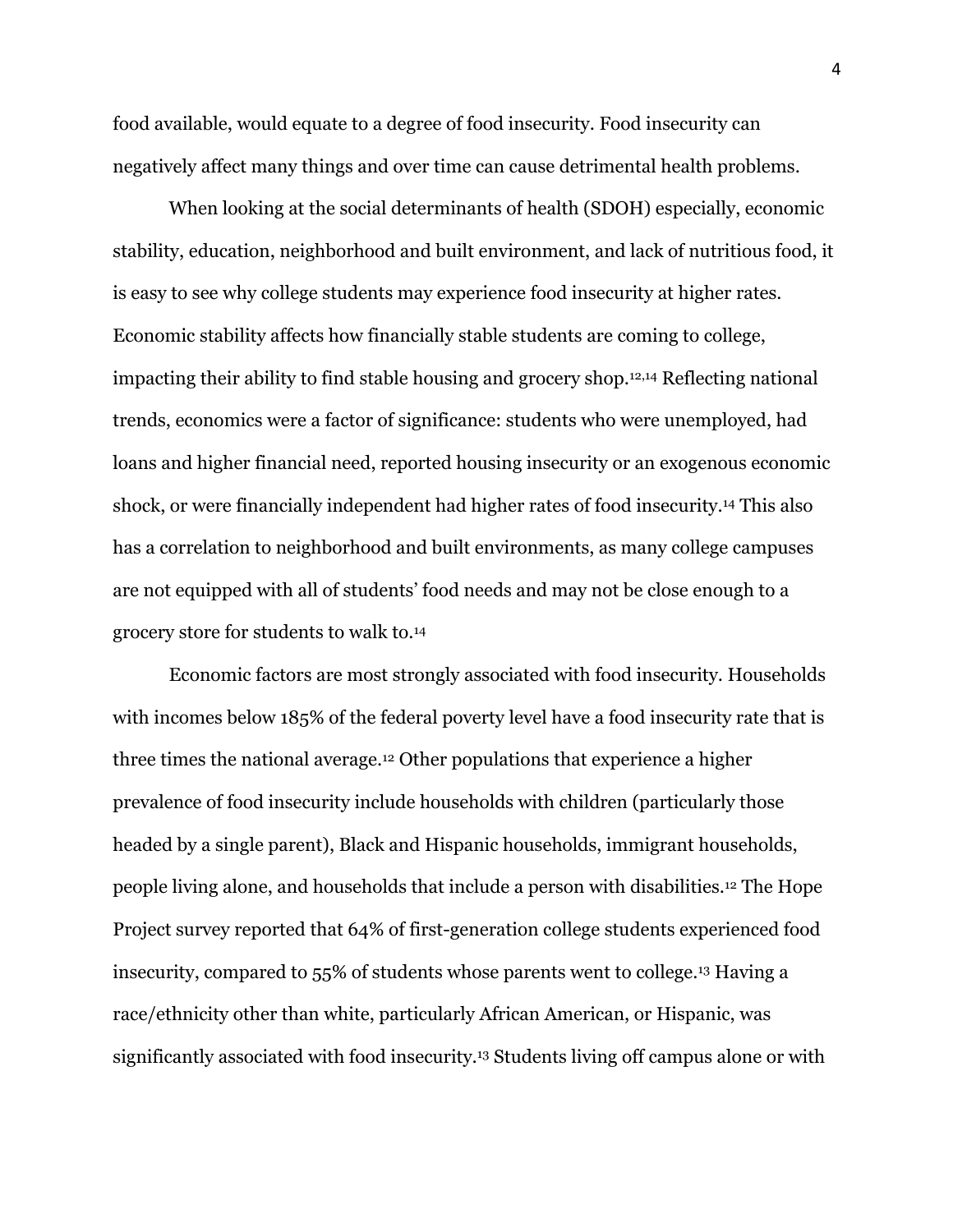roommates, or in housing that did not include food provision, experienced higher rates of food insecurity too.13

Food insecurity has implications on mental and physical health, including deficiencies of essential nutrients or malnutrition, chronic diseases, and depression.16 The health disparities experienced by food-insecure individuals are also intertwined with racial disparities in health outcomes and rates of food insecurity.16 In the United States, being of a minority race is associated with an increased risk for experiencing food insecurity and an increased risk for development of chronic diseases.16 African American and Hispanic headed households have greater than average rates of food insecurity and are also at a greater risk for type 2 diabetes, hypertension , and cardiovascular disease.15 In addition to physical health, food insecurity is also associated with mental health. The relationship between food insecurity and poor mental and emotional health is believed to be bidirectional, where food insecurity increases the risk of poor mental health, and poor mental health also increases the risk of food insecurity.16 In young adults, food insecurity may also be associated with suicidal ideation, substance use problems, anxiety, or panic disorder diagnoses.16 College students are already at a higher risk for mental health disorders and with the bidirectional relationship between food insecurity and mental health, it is important to spread more awareness to college students about healthy behaviors and resources available on campus.<sup>16</sup>

#### **Rationale for the Study**

Very little research has investigated food insecurity and Intuitive Eating behaviors in college students making further research necessary for encouraging better health outcomes in this population. Food can be a stressor for food insecure students making the idea of intuitive eating seem impossible. Some of the principles of Intuitive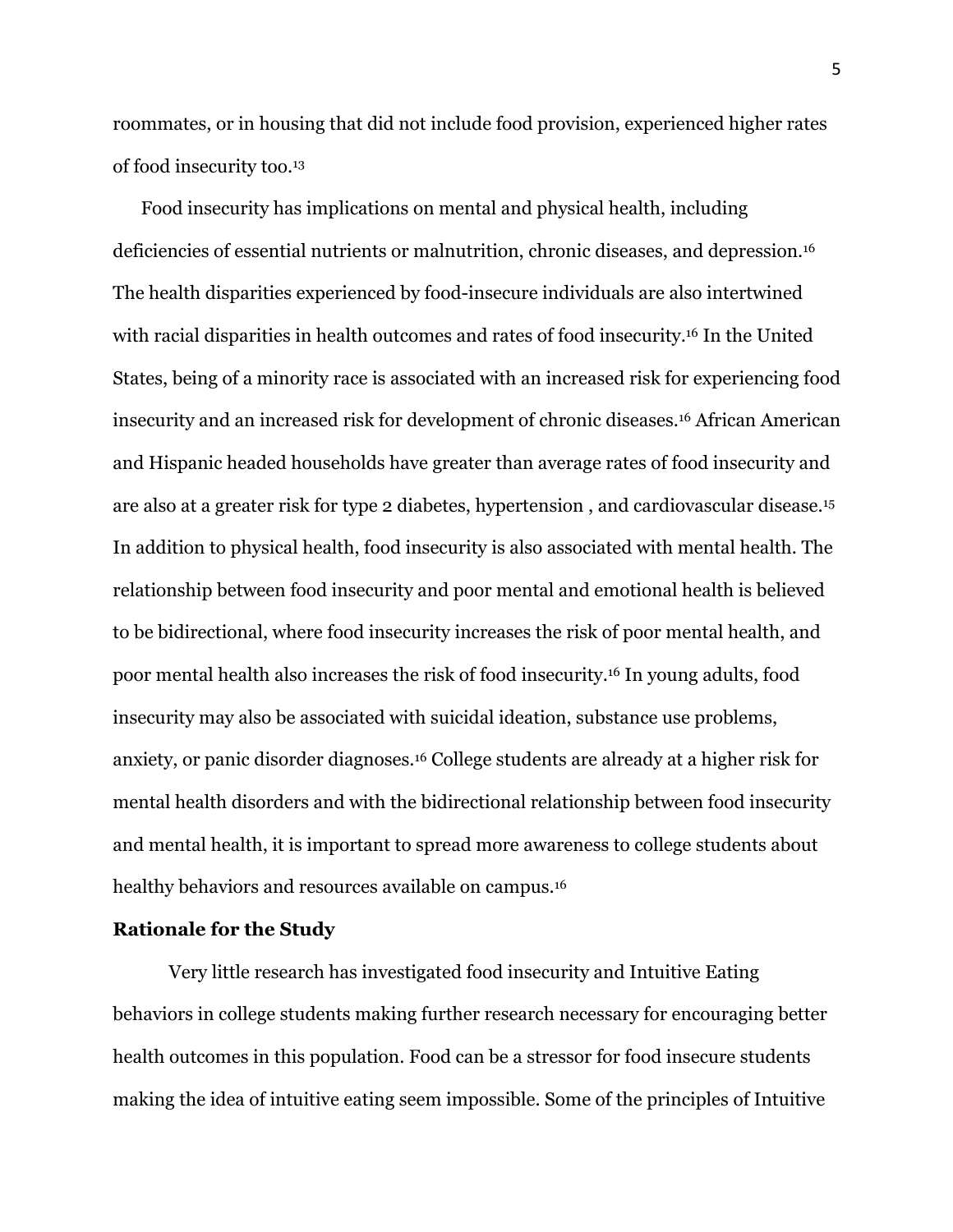Eating may also be difficult for anyone experiencing food insecurity to follow, like recognizing hunger and honoring fullness when these cues could be unable to be fulfilled without reliable access to food. Intuitive eating is an important wellness practice that research shows college students are willing to accept and understand.6 Further research will need to be done to determine why food insecure students' food beliefs and practices differ and how to improve food security. Intuitive eating is important for overall health, but food insecurity is a more significant public health problem. Because of this, focusing on mitigating food insecurity on college campuses should be of highest priority, and teaching Intuitive Eating strategies should be secondary.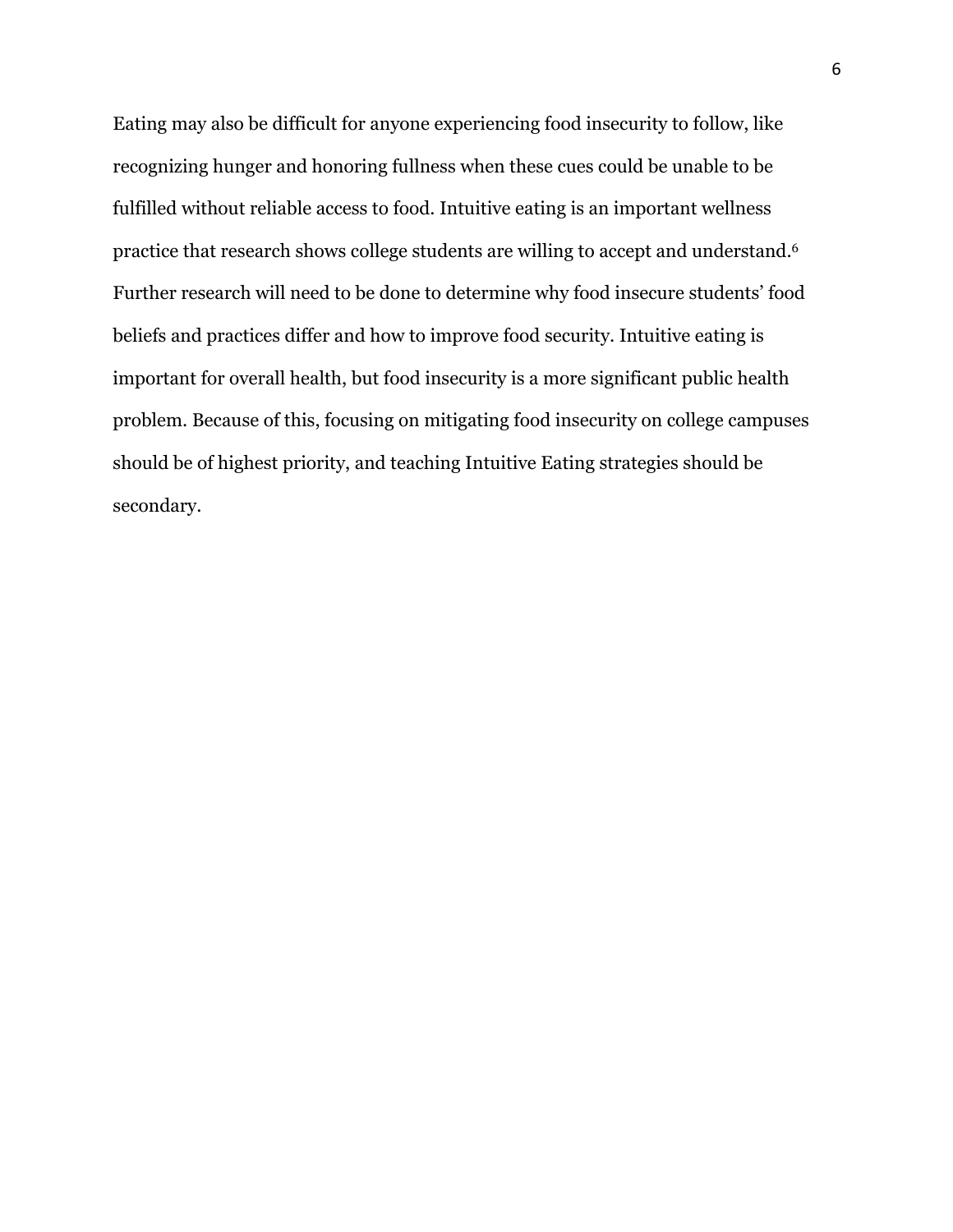## References

- 1. Tribole E. What is Intuitive Eating? The Original Intuitive Eating. Published. September 12, 2018. https://www.intuitiveeating.org/what-is-intuitive-eatingtribole/
- 2. MacDougall EC. An Examination of a Culturally Relevant Model of Intuitive Eating with African American College Women. University of Akron, Doctoral Dissertation. 2010. https://etd.ohiolink.edu/apexprod/rws\_olink/r/1501/10?clear=10&p10\_accessi on\_num=akron1277141923
- 3. U.S. Houshold Food Security Survey Module: Six Item Short Form. United States Department of Agriculture. September 2012. https://www.ers.usda.gov/media/8282/short2012.pdf
- 4. Holben DH, Marshall MB. Position of the Academy of Nutrition and Dietetics: Food insecurity in the United States. *J Acad Nutr Diet*. 2017;117(12):1991–2002. pmid:29173349
- 5. Tribole E, Resch E. Intuitive eating: a recovery book for the chronic dieter: rediscover the pleasures of eating and rebuild your body image. 1st ed. 1995. https://agris.fao.org/agris-search/search.do?recordID=US19960034786
- 6. Hawks S, Madanat H, Hawks J, Harris A. The Relationship between Intuitive Eating and Health Indicators among College Women. *Am J Health Edu*. 2005;36(6), 331-336, DOI: 10.1080/19325037.2005.10608206
- 7. Cole RE and Horacek T. Effectiveness of the "My Body Knows When" Intuitiveeating Pilot Program. *Am J Health Behavior* 2010; (May-June):286-297.
- 8. Christoph M, Järvelä-Reijonen E, Hooper L, Larson N, Mason SM, Neumark-Sztainer D. Longitudinal associations between intuitive eating and weight-related behaviors in a population-based sample of young adults. *Appetite*. 2021;160:105093. doi: 10.1016/j.appet.2021.105093
- 9. The Health at Every Size® (HAES®) Approach. ASDAH. https://asdah.org/health-at-every-size-haes-approach/
- 10. Afzal S, Tybjaerg-Hansen A, Jensen G. Change in body mass index associated with lowest mortality in Denmark. *JAMA.* 2016;315(18):1989- 1996. https://jamanetwork.com/journals/jama/fullarticle/2520627
- 11. Sutin AR, Stephan Y, Terracciano A. Weight Discrimination and Risk of Mortality. *Psychol Sci*. 2015;26(11):1803-1811. doi:10.1177/0956797615601103